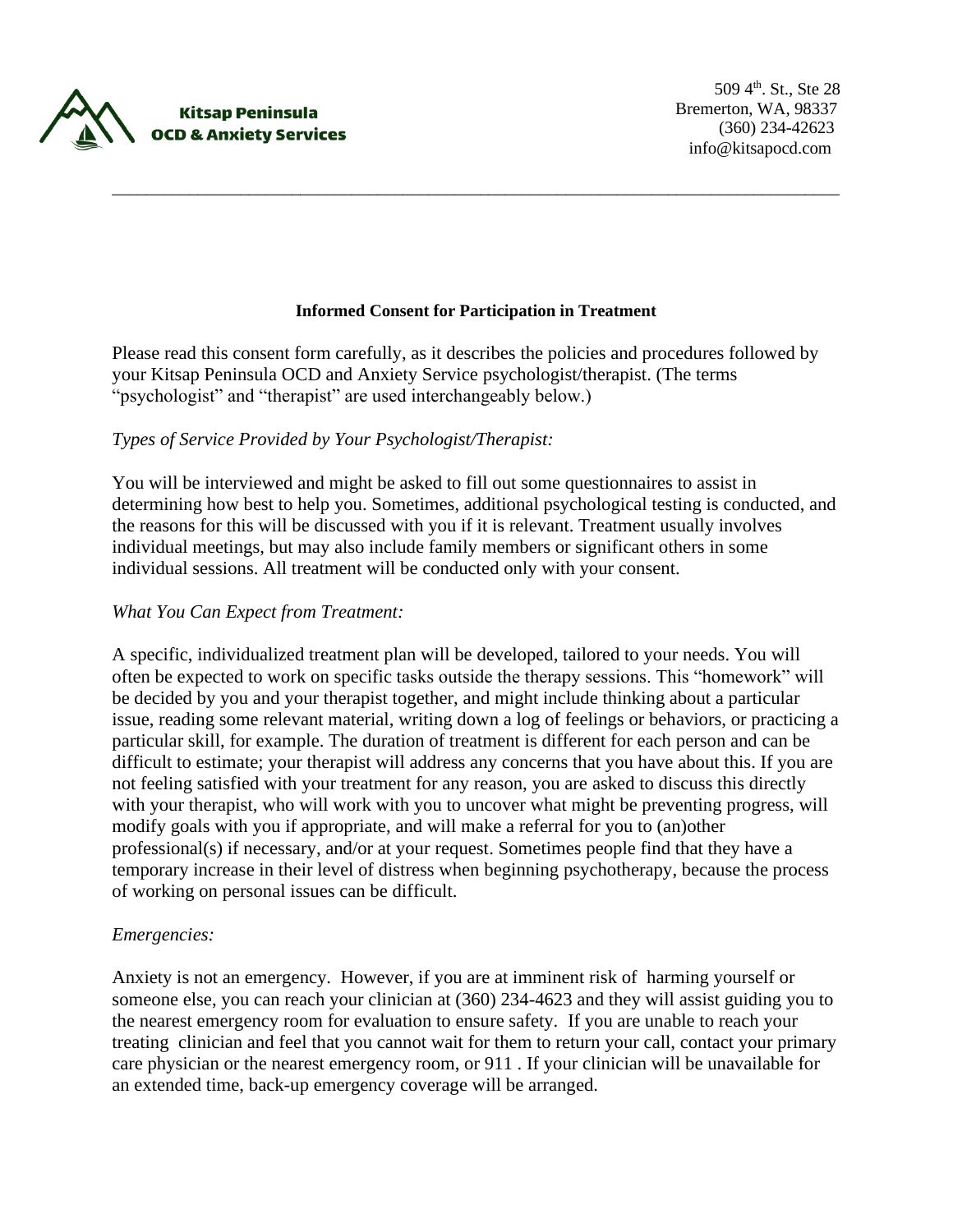# *Confidentiality:*

What you discuss with your therapist is kept confidential, or private, with some exceptions. The therapist can, and must, break confidentiality to protect clients or others in the event of emergencies such as threats of imminent harm that a client expresses towards himself/herself or others, and upon learning of any abuse or neglect of a child, a disabled person, or an elderly person. Certain information about you may also be shared with your insurance company if you choose to have insurance billed for your care. The **Notice of Privacy Practices** provides detailed information about how private information about your healthcare is protected and under what circumstances it may be shared.

# *Notice for Medicare Patients:*

Patient's certification, authorization to release information and payment request: You certify that the information provided by you, or the patient named below, in applying for payment under Title XVIII of the Social Security Act (Medicare) is correct. You authorize any holder of medical or other information about me or the patient named below to release to the Social Security Administration, the Center for Medicare and Medicaid Services, and/or its intermediaries or carriers any information needed to adjudicate or address any Medicare claim relating to the provision of health care items or services. Similarly, you authorize the Social Security Administration, the Center for Medicare and Medicaid Services, and/or its intermediaries or carriers to release information about you or the patient named below in order to establish Medicare entitlement or to adjudicate or address any Medicare claim relating to the provision of health care items or services. You request that payments of authorized benefits be made to you or on your behalf or on behalf of the patient named below. You assign the benefits payable for practitioner services to the practitioner or organization furnishing the services, or authorize such practitioner or organization to submit a claim to Medicare for payment to me. You understand that if, under Medicare program guidelines, a necessary service is determined to be non-covered, you will personally be responsible for payment as set out above under the "Financial Agreement".

## *Payment and Fees for Services:*

Payment for services must be made at the time of each session. A credit card must be kept on file to secure services, though you may opt to use a different form of payment anytime. Cash, checks, and credit cards are accepted. Payment is also accepted online though the Patient Portal. If you use insurance to pay for treatment, you are expected to pay any co-payment at the time of service. Should your insurance company refuse to remit payment for the services, you will be held responsible for paying the amount in full. If you do not pay your bill within 30 days of the date of an invoice, 2% interest may be added per month to the balance; in addition, if you default on your bill you may be held responsible for collection charges and/or attorneys' fees. A \$15.00 service charge will be charged for any checks returned for any reason for special handling. The following fees are charged for services: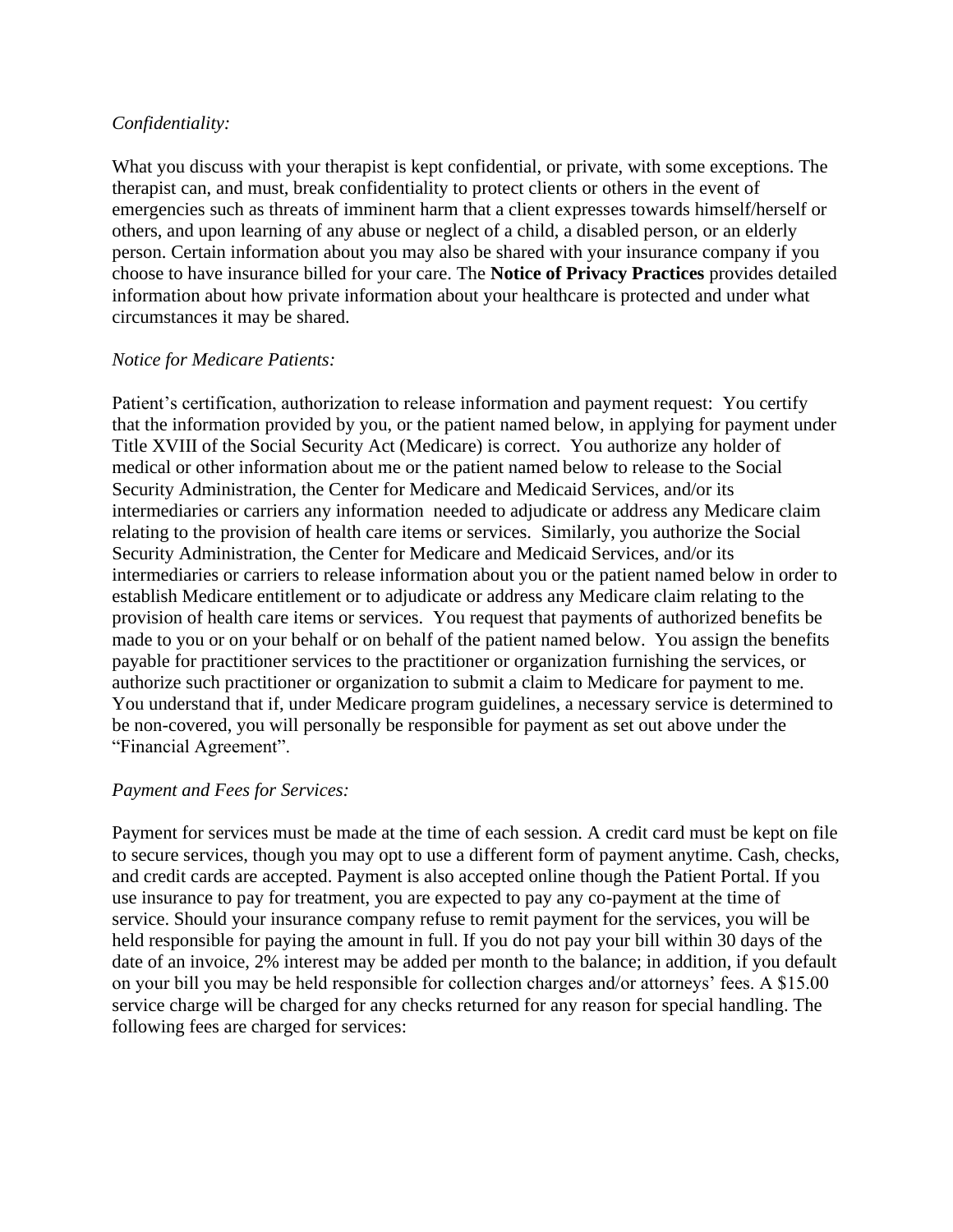### *Diagnostic Evaluation:*

60 min \$215

 *In office or telehealth therapy sessions:*

| $30 \text{ min}$ | \$100 |
|------------------|-------|
| $45 \text{ min}$ | \$155 |
| $60$ min         | \$195 |

*In-home or community based therapy*

90 minute minimum \$240

additional minutes (\$40 per 15 min)

(additional travel charge of \$40 if distance is more than 10, but less than 30 miles)

## *Treatment-related services*

Phone calls, form completion and letter/report writing are billed based on actual time used at a rate of \$25 per 15-minute unit.

## *Cancellation policy:*

**If you cancel your appointment with less than 24 hours notice, a \$100 fee will be charged.**  Documented medical emergencies or deaths of close friends or relatives are eligible for a waiver of the fee. After the third such instance, regardless of circumstances and even if you have paid the fees, your therapist reserves the right to terminate your treatment.

### *Social Media & Technology policy:*

Clinicians at Kitsap Peninsula OCD & Anxiety Services do not connect with clientele on their personal social media platforms such as Facebook, LinkedIn, or Twitter. If you send an invitation to connect with your psychologist/therapist on one of these media, the invitation will not be accepted. If your clinician deems that therapy sessions may be conducted via telephone or a HIPPA approved video conference platform, completion of a separate consent form outlining this agreement is required. Often, third party payers and insurances will not pay for such sessions.

Please sign and date below to indicate that you agree to the provisions stated in this document: